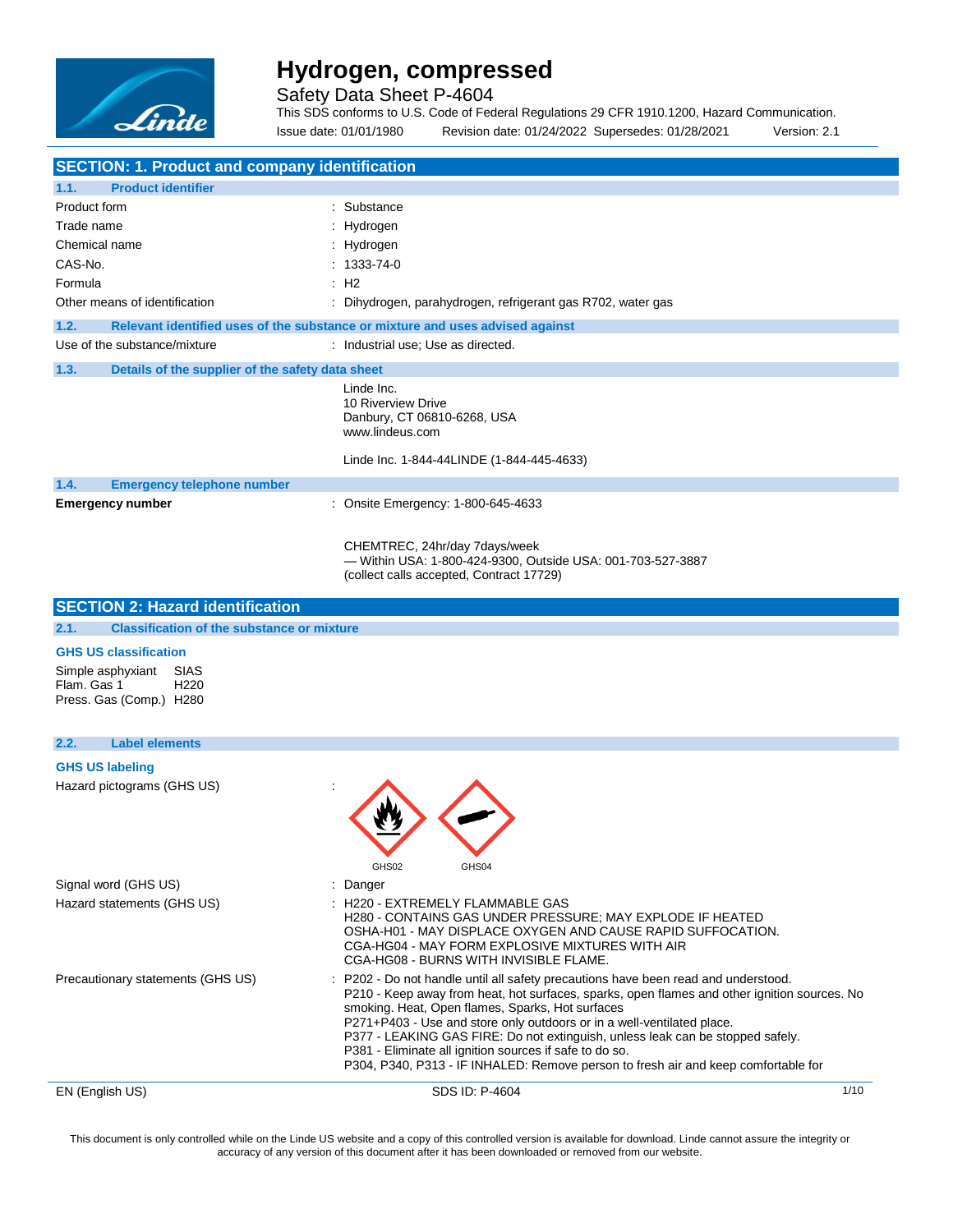

Safety Data Sheet P-4604

This SDS conforms to U.S. Code of Federal Regulations 29 CFR 1910.1200, Hazard Communication.

Issue date: 01/01/1980 Revision date: 01/24/2022 Supersedes: 01/28/2021 Version: 2.1 breathing. Get medical advice/attention. CGA-PG05 - Use a back flow preventive device in the piping. CGA-PG10 - Use only with equipment rated for cylinder pressure. CGA-PG12 - Do not open valve until connected to equipment prepared for use. CGA-PG06 - Close valve after each use and when empty. CGA-PG02 - Protect from sunlight when ambient temperature exceeds 52°C (125°F). **2.3. Other hazards** Other hazards which do not result in classification : None. **2.4. Unknown acute toxicity (GHS US)** No data available **SECTION 3: Composition/Information on ingredients 3.1. Substances** Name : Hydrogen, compressed CAS-No. : 1333-74-0 **Name Product identifier 1**% Hydrogen (CAS-No.) 1333-74-0 99.5 – 100 **3.2. Mixtures** Not applicable **SECTION 4: First aid measures 4.1. Description of first aid measures** First-aid measures after inhalation : Remove to fresh air and keep at rest in a position comfortable for breathing. If not breathing, give artificial respiration. If breathing is difficult, trained personnel should give oxygen. Call a physician. First-aid measures after skin contact : Adverse effects not expected from this product. First-aid measures after eye contact **induct** : Immediately flush eyes thoroughly with water for at least 15 minutes. Hold the eyelids open and away from the eyeballs to ensure that all surfaces are flushed thoroughly. Contact an ophthalmologist immediately. First-aid measures after ingestion : Ingestion is not considered a potential route of exposure. **4.2. Most important symptoms and effects, both acute and delayed** No additional information available **4.3. Indication of any immediate medical attention and special treatment needed** None. **SECTION 5: Firefighting measures 5.1. Extinguishing media** Suitable extinguishing media : Carbon dioxide, dry chemical powder, water spray, fog. **5.2. Special hazards arising from the substance or mixture** Fire hazard **EXTREMELY FLAMMABLE GAS.** The hydrogen flame is nearly invisible. Hydrogen has a low ignition energy; escaping hydrogen gas may ignite spontaneously. A fireball forms if the gas cloud ignites immediately after release. Hydrogen forms explosive mixtures with air and oxidizing agents.

Explosion hazard **EXTREMELY FLAMMABLE GAS. Forms explosive mixtures with air and oxidizing agents.** 

Reactivity **Example 20** Reactivity in the effects described below.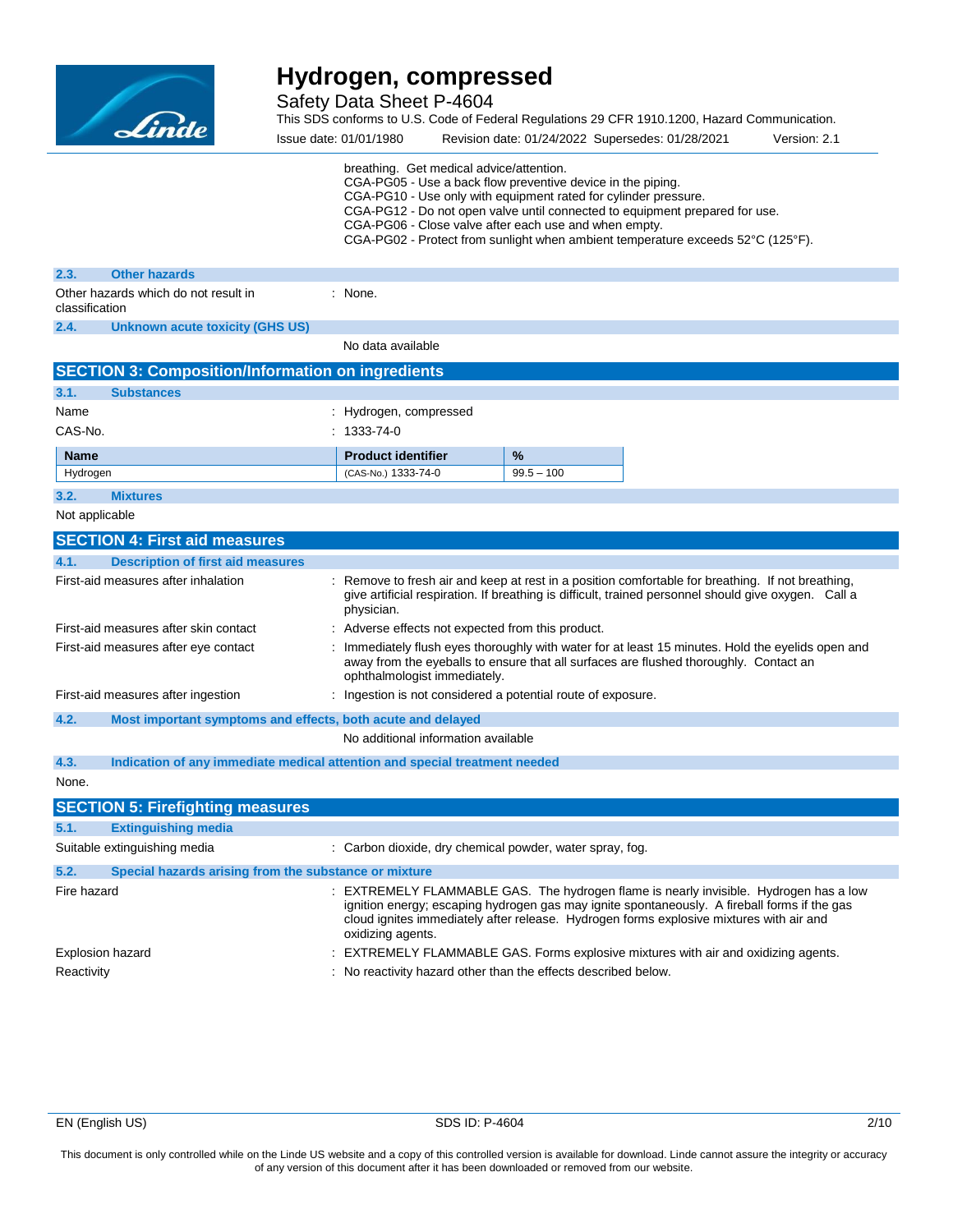

Safety Data Sheet P-4604

This SDS conforms to U.S. Code of Federal Regulations 29 CFR 1910.1200, Hazard Communication. Issue date: 01/01/1980 Revision date: 01/24/2022 Supersedes: 01/28/2021 Version: 2.1

**5.3. Advice for firefighters** Firefighting instructions : If venting or leaking gas catches fire, do not extinguish flames. Flammable vapors may spread from leak, creating an explosive reignition hazard. Vapors can be ignited by pilot lights, other flames, smoking, sparks, heaters, electrical equipment, static discharge, or other ignition sources at locations distant from product handling point. Explosive atmospheres may linger. Before entering an area, especially a confined area, check the atmosphere with an appropriate device. Evacuate all personnel from the danger area. Use self-contained breathing apparatus (SCBA) and protective clothing. Immediately cool containers with water from maximum distance. Stop flow of gas if safe to do so, while continuing cooling water spray. Remove ignition sources if safe to do so. Remove containers from area of fire if safe to do so. On-site fire brigades must comply with OSHA 29 CFR 1910.156 and applicable standards under 29 CFR 1910 Subpart L—Fire Protection. Protection during firefighting : Compressed gas: asphyxiant. Suffocation hazard by lack of oxygen. Special protective equipment for fire fighters : Standard protective clothing and equipment (Self Contained Breathing Apparatus) for fire fighters.

Specific methods **Specific methods** : Use fire control measures appropriate for the surrounding fire. Exposure to fire and heat radiation may cause gas containers to rupture. Cool endangered containers with water spray jet from a protected position. Prevent water used in emergency cases from entering sewers and drainage systems.

Stop flow of product if safe to do so.

Use water spray or fog to knock down fire fumes if possible.

|        | <b>SECTION 6: Accidental release measures</b>                       |                                                                                                                                                                                                                                                                                                                                                                                                                                                                                                                                                                                                                    |
|--------|---------------------------------------------------------------------|--------------------------------------------------------------------------------------------------------------------------------------------------------------------------------------------------------------------------------------------------------------------------------------------------------------------------------------------------------------------------------------------------------------------------------------------------------------------------------------------------------------------------------------------------------------------------------------------------------------------|
| 6.1.   | Personal precautions, protective equipment and emergency procedures |                                                                                                                                                                                                                                                                                                                                                                                                                                                                                                                                                                                                                    |
|        | General measures                                                    | : Danger: EXTREMELY FLAMMABLE GAS. Forms explosive mixtures with air and oxidizing<br>agents. See section 5. Evacuate personnel to a safe area. Appropriate self-contained breathing<br>apparatus may be required. Approach suspected leak area with caution. Remove all sources of<br>ignition. if safe to do so. Reduce gas with fog or fine water spray. Stop flow of product if safe to<br>do so. Ventilate area or move container to a well-ventilated area. Flammable gas may spread<br>from leak. Before entering the area, especially a confined area, check the atmosphere with an<br>appropriate device. |
| 6.1.1. | For non-emergency personnel                                         |                                                                                                                                                                                                                                                                                                                                                                                                                                                                                                                                                                                                                    |
|        |                                                                     | No additional information available                                                                                                                                                                                                                                                                                                                                                                                                                                                                                                                                                                                |
| 6.1.2. | For emergency responders                                            |                                                                                                                                                                                                                                                                                                                                                                                                                                                                                                                                                                                                                    |
|        |                                                                     | No additional information available                                                                                                                                                                                                                                                                                                                                                                                                                                                                                                                                                                                |
| 6.2.   | <b>Environmental precautions</b>                                    |                                                                                                                                                                                                                                                                                                                                                                                                                                                                                                                                                                                                                    |
|        |                                                                     | Prevent waste from contaminating the surrounding environment. Prevent soil and water pollution.<br>Dispose of contents/container in accordance with local/regional/national/international regulations.<br>Contact supplier for any special requirements.                                                                                                                                                                                                                                                                                                                                                           |
| 6.3.   | Methods and material for containment and cleaning up                |                                                                                                                                                                                                                                                                                                                                                                                                                                                                                                                                                                                                                    |
|        |                                                                     | No additional information available                                                                                                                                                                                                                                                                                                                                                                                                                                                                                                                                                                                |
| 6.4.   | <b>Reference to other sections</b>                                  |                                                                                                                                                                                                                                                                                                                                                                                                                                                                                                                                                                                                                    |
|        |                                                                     | See also sections 8 and 13.                                                                                                                                                                                                                                                                                                                                                                                                                                                                                                                                                                                        |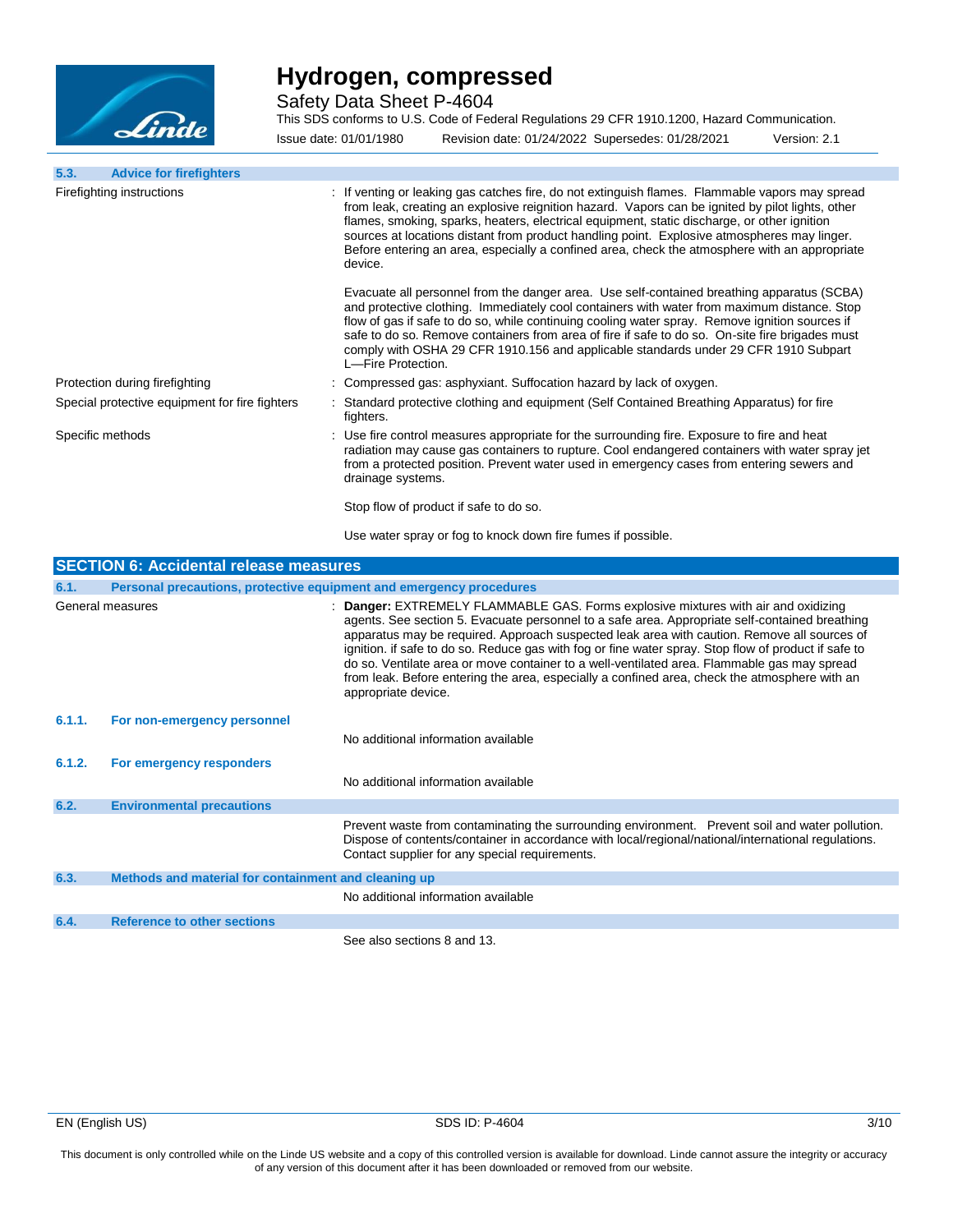

Safety Data Sheet P-4604

This SDS conforms to U.S. Code of Federal Regulations 29 CFR 1910.1200, Hazard Communication.

Issue date: 01/01/1980 Revision date: 01/24/2022 Supersedes: 01/28/2021 Version: 2.1

### **SECTION 7: Handling and storage**

| 7.1. | <b>Precautions for safe handling</b>                         |                                                                                                                                                                                                                                                                                                                                                                                                                                                                                                                                                                                                                                                                                                                                                                                                                                                                                                                                                                                                                                                                                                                                                                                                                                                                                                                                                                                                                                                                                                                                                                                                      |
|------|--------------------------------------------------------------|------------------------------------------------------------------------------------------------------------------------------------------------------------------------------------------------------------------------------------------------------------------------------------------------------------------------------------------------------------------------------------------------------------------------------------------------------------------------------------------------------------------------------------------------------------------------------------------------------------------------------------------------------------------------------------------------------------------------------------------------------------------------------------------------------------------------------------------------------------------------------------------------------------------------------------------------------------------------------------------------------------------------------------------------------------------------------------------------------------------------------------------------------------------------------------------------------------------------------------------------------------------------------------------------------------------------------------------------------------------------------------------------------------------------------------------------------------------------------------------------------------------------------------------------------------------------------------------------------|
|      | Precautions for safe handling                                | : Keep away from heat, hot surfaces, sparks, open flames and other ignition sources. No<br>smoking. Use only non-sparking tools. Use only explosion-proof equipment.<br>Wear leather safety gloves and safety shoes when handling cylinders. Protect cylinders from<br>physical damage; do not drag, roll, slide or drop. While moving cylinder, always keep in place<br>removable valve cover. Never attempt to lift a cylinder by its cap; the cap is intended solely to<br>protect the valve. When moving cylinders, even for short distances, use a cart (trolley, hand<br>truck, etc.) designed to transport cylinders. Never insert an object (e.g, wrench, screwdriver,<br>pry bar) into cap openings; doing so may damage the valve and cause a leak. Use an<br>adjustable strap wrench to remove over-tight or rusted caps. Slowly open the valve. If the<br>valve is hard to open, discontinue use and contact your supplier. Close the container valve<br>after each use; keep closed even when empty. Never apply flame or localized heat directly to<br>any part of the container. High temperatures may damage the container and could cause the<br>pressure relief device to fail prematurely, venting the container contents. For other precautions<br>in using this product, see section 16.                                                                                                                                                                                                                                                                                        |
| 7.2. | Conditions for safe storage, including any incompatibilities |                                                                                                                                                                                                                                                                                                                                                                                                                                                                                                                                                                                                                                                                                                                                                                                                                                                                                                                                                                                                                                                                                                                                                                                                                                                                                                                                                                                                                                                                                                                                                                                                      |
|      | Storage conditions                                           | : Store only where temperature will not exceed 125°F (52°C). Post "No Smoking/No Open<br>Flames" signs in storage and use areas. There must be no sources of ignition. Separate<br>packages and protect against potential fire and/or explosion damage following appropriate<br>codes and requirements (e.g, NFPA 30, NFPA 55, NFPA 70, and/or NFPA 221 in the U.S.) or<br>according to requirements determined by the Authority Having Jurisdiction (AHJ). Always<br>secure containers upright to keep them from falling or being knocked over. Install valve<br>protection cap, if provided, firmly in place by hand when the container is not in use. Store full<br>and empty containers separately. Use a first-in, first-out inventory system to prevent storing full<br>containers for long periods. For other precautions in using this product, see section 16.<br><b>OTHER PRECAUTIONS FOR HANDLING, STORAGE, AND USE:</b> When handling product<br>under pressure, use piping and equipment adequately designed to withstand the pressures to<br>be encountered. Never work on a pressurized system. Use a back flow preventive device in the<br>piping. Gases can cause rapid suffocation because of oxygen deficiency; store and use with<br>adequate ventilation. If a leak occurs, close the container valve and blow down the system in a<br>safe and environmentally correct manner in compliance with all international, federal/national,<br>state/provincial, and local laws; then repair the leak. Never place a container where it may<br>become part of an electrical circuit. |
| 7.3. | <b>Specific end use(s)</b>                                   |                                                                                                                                                                                                                                                                                                                                                                                                                                                                                                                                                                                                                                                                                                                                                                                                                                                                                                                                                                                                                                                                                                                                                                                                                                                                                                                                                                                                                                                                                                                                                                                                      |

#### None.

### **SECTION 8: Exposure controls/personal protection 8.1. Control parameters Hydrogen, compressed (1333-74-0)** ACGIH Not established USA OSHA Not established **Hydrogen (1333-74-0)** ACGIH Remark (ACGIH) Simple asphyxiant USA OSHA Not established **8.2. Exposure controls**

Appropriate engineering controls **intumity of the CO**: Use an explosion-proof local exhaust system. Local exhaust and general ventilation must be

Eye protection **in the same of the set of the set of the set of the set of the shields.** Wear safety glasses with side shields.

**a closed system.** Use explosion proof equipment and lighting.

adequate to meet exposure standards. MECHANICAL (GENERAL): **Inadequate - Use only in**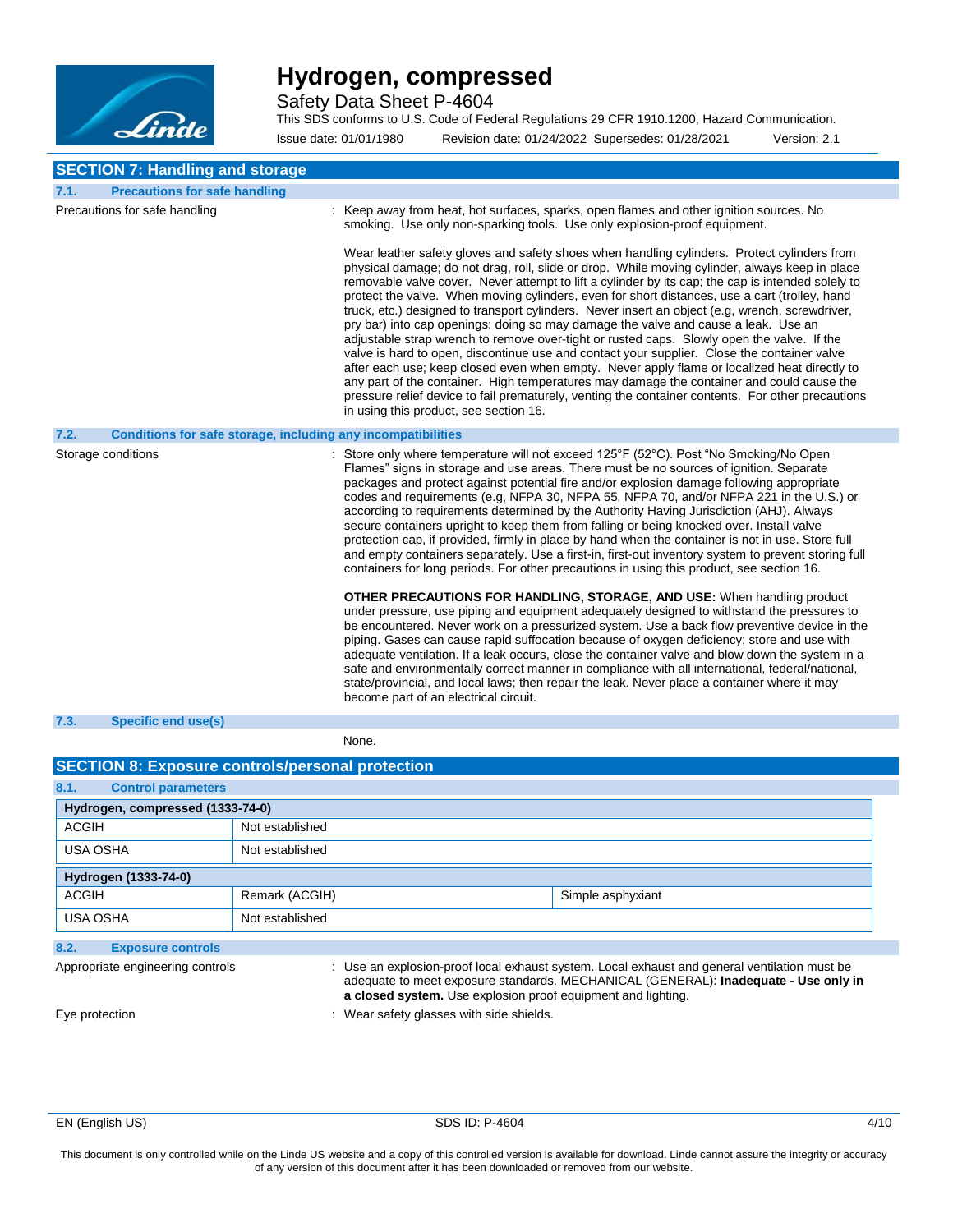

Safety Data Sheet P-4604

| Linde                     | This SDS conforms to U.S. Code of Federal Regulations 29 CFR 1910.1200, Hazard Communication.<br>Revision date: 01/24/2022 Supersedes: 01/28/2021<br>Issue date: 01/01/1980<br>Version: 2.1                                                                                                                                                                                                                                                                                                                                                                                                    |
|---------------------------|------------------------------------------------------------------------------------------------------------------------------------------------------------------------------------------------------------------------------------------------------------------------------------------------------------------------------------------------------------------------------------------------------------------------------------------------------------------------------------------------------------------------------------------------------------------------------------------------|
| Respiratory protection    | : When workplace conditions warrant respirator use, follow a respiratory protection program that<br>meets OSHA 29 CFR 1910.134, ANSI Z88.2, or MSHA 30 CFR 72.710 (where applicable).<br>Use an air-supplied or air-purifying cartridge if the action level is exceeded. Ensure that the<br>respirator has the appropriate protection factor for the exposure level. If cartridge type<br>respirators are used, the cartridge must be appropriate for the chemical exposure. For<br>emergencies or instances with unknown exposure levels, use a self-contained breathing<br>apparatus (SCBA). |
| Thermal hazard protection | : None necessary.                                                                                                                                                                                                                                                                                                                                                                                                                                                                                                                                                                              |
| Other information         | : Consider the use of flame resistant anti-static safety clothing. Wear safety shoes while handling<br>containers.                                                                                                                                                                                                                                                                                                                                                                                                                                                                             |

| <b>SECTION 9: Physical and chemical properties</b>            |                                                             |
|---------------------------------------------------------------|-------------------------------------------------------------|
| Information on basic physical and chemical properties<br>9.1. |                                                             |
| Physical state                                                | : Gas                                                       |
| Appearance                                                    | Colorless gas.                                              |
| Molecular mass                                                | 2 g/mol                                                     |
| Color                                                         | Colorless.                                                  |
| Odor                                                          | Odorless.                                                   |
| Odor threshold                                                | No data available                                           |
| pH                                                            | Not applicable.                                             |
| Relative evaporation rate (butyl acetate=1)                   | No data available                                           |
| Relative evaporation rate (ether=1)                           | Not applicable.                                             |
| Melting point                                                 | -259.2 °C (-434.56°F)                                       |
| Freezing point                                                | No data available                                           |
| Boiling point                                                 | -252.9 °C (-422.97°F)                                       |
| Flash point                                                   | No data available                                           |
| Critical temperature                                          | -239.9 °C (-399.82°F)                                       |
| Auto-ignition temperature                                     | 566 °C (1051°F)                                             |
| Decomposition temperature                                     | No data available                                           |
| Flammability (solid, gas)                                     | No data available                                           |
| Vapor pressure                                                | Not applicable.                                             |
| Relative vapor density at 20 °C                               | No data available                                           |
| Relative density                                              | No data available                                           |
| Density                                                       | 0.089 g/l (0.0056 lb/ft3) (at STP = $0^{\circ}$ C and 1atm) |
| Relative gas density                                          | : 0.07                                                      |
| Solubility                                                    | : Water: 1.6 mg/l                                           |
| Partition coefficient n-octanol/water (Log Pow)               | : Not applicable.                                           |
| Partition coefficient n-octanol/water (Log Kow)               | Not applicable.                                             |
| Viscosity, kinematic                                          | : Not applicable.                                           |
| Viscosity, dynamic                                            | Not applicable.                                             |
| <b>Explosive properties</b>                                   | Not applicable.                                             |
| Oxidizing properties                                          | None.                                                       |
| <b>Explosion limits</b>                                       | $: 4 - 77$ vol %                                            |
| <b>Other information</b><br>9.2.                              |                                                             |
| Gas group                                                     | Compressed gas                                              |
| Additional information                                        | BURNS WITH INVISIBLE FLAME.                                 |

## **SECTION 10: Stability and reactivity**

**10.1. Reactivity**

No reactivity hazard other than the effects described below.

EN (English US) SDS ID: P-4604 5/10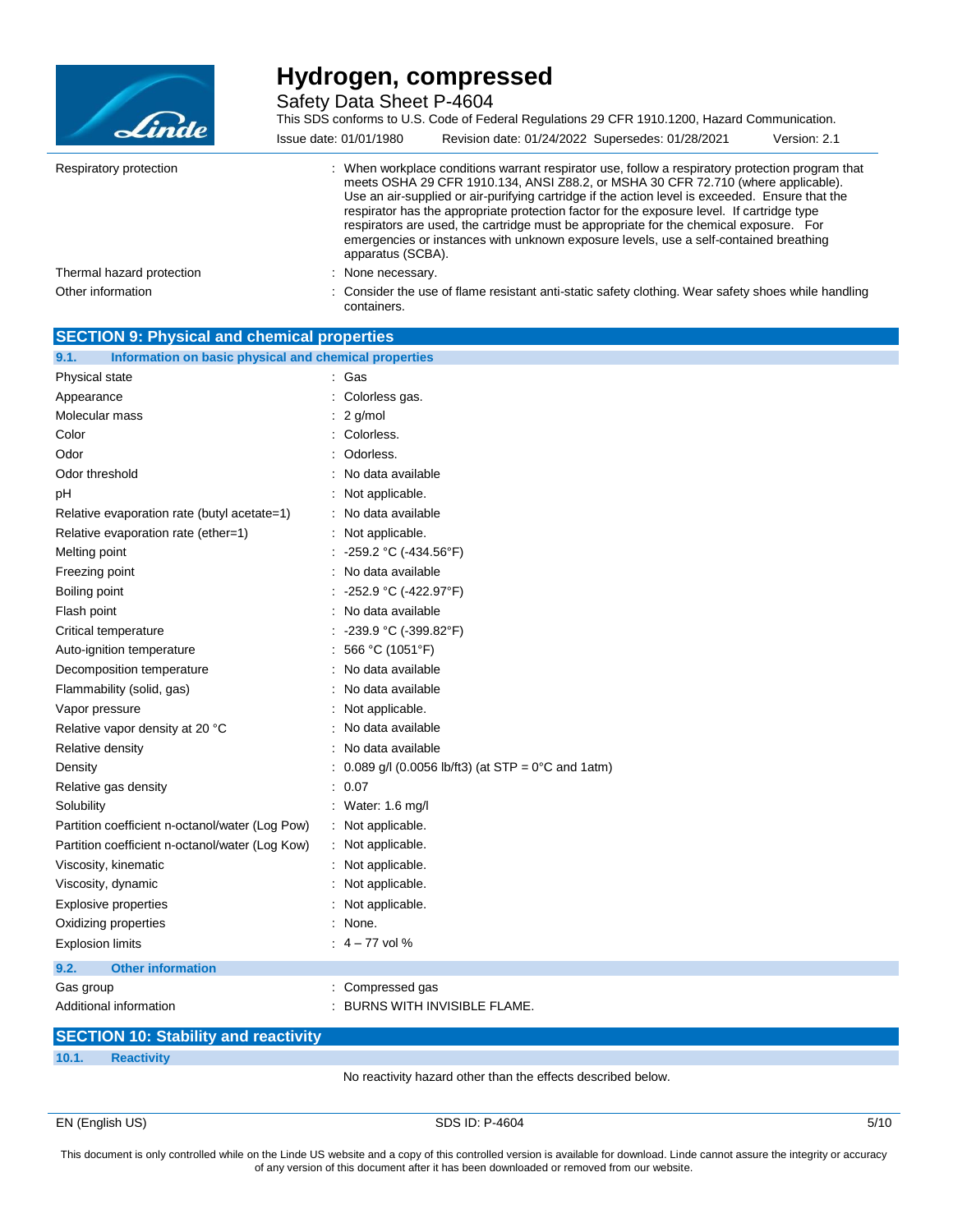

Safety Data Sheet P-4604

This SDS conforms to U.S. Code of Federal Regulations 29 CFR 1910.1200, Hazard Communication. Issue date: 01/01/1980 Revision date: 01/24/2022 Supersedes: 01/28/2021 Version: 2.1

| 10.2. | <b>Chemical stability</b>                 |                                                                                                         |
|-------|-------------------------------------------|---------------------------------------------------------------------------------------------------------|
|       |                                           | Stable under normal conditions.                                                                         |
| 10.3. | <b>Possibility of hazardous reactions</b> |                                                                                                         |
|       |                                           | Can form explosive mixture with air. May react violently with oxidants.                                 |
| 10.4. | <b>Conditions to avoid</b>                |                                                                                                         |
|       |                                           | Keep away from heat/sparks/open flames/hot surfaces. - No smoking.                                      |
| 10.5. | <b>Incompatible materials</b>             |                                                                                                         |
|       |                                           | Oxidizing agents. Lithium. Halogens.                                                                    |
| 10.6. | <b>Hazardous decomposition products</b>   |                                                                                                         |
|       |                                           | Under normal conditions of storage and use, hazardous decomposition products should not be<br>produced. |

|  |  |  | <b>SECTION 11: Toxicological information</b> |  |
|--|--|--|----------------------------------------------|--|
|  |  |  |                                              |  |
|  |  |  |                                              |  |

**11.1. Information on toxicological effects**

| Acute toxicity                       | : Not classified    |
|--------------------------------------|---------------------|
| Hydrogen, compressed ( \f )1333-74-0 |                     |
| LC50 Inhalation - Rat [ppm]          | > 15000 ppm/1h      |
| Skin corrosion/irritation            | : Not classified    |
|                                      | pH: Not applicable. |
| Serious eye damage/irritation        | : Not classified    |
|                                      | pH: Not applicable. |
| Respiratory or skin sensitization    | : Not classified    |
| Germ cell mutagenicity               | : Not classified    |
| Carcinogenicity                      | : Not classified    |
| Reproductive toxicity                | : Not classified    |
| STOT-single exposure                 | : Not classified    |
| STOT-repeated exposure               | : Not classified    |
| Aspiration hazard                    | Not classified      |

| <b>SECTION 12: Ecological information</b>       |                                                |      |
|-------------------------------------------------|------------------------------------------------|------|
| 12.1.<br><b>Toxicity</b>                        |                                                |      |
| Ecology - general                               | : No ecological damage caused by this product. |      |
|                                                 |                                                |      |
| <b>Persistence and degradability</b><br>12.2.   |                                                |      |
| Hydrogen, compressed (1333-74-0)                |                                                |      |
| Persistence and degradability                   | No ecological damage caused by this product.   |      |
| Hydrogen (1333-74-0)                            |                                                |      |
| Persistence and degradability                   | No ecological damage caused by this product.   |      |
| <b>Bioaccumulative potential</b><br>12.3.       |                                                |      |
| Hydrogen, compressed (1333-74-0)                |                                                |      |
| BCF - Fish [1]                                  | (no bioaccumulation expected)                  |      |
| Partition coefficient n-octanol/water (Log Pow) | Not applicable.                                |      |
| Partition coefficient n-octanol/water (Log Kow) | Not applicable.                                |      |
| Bioaccumulative potential                       | No ecological damage caused by this product.   |      |
| Hydrogen (1333-74-0)                            |                                                |      |
| BCF - Fish [1]                                  | (no bioaccumulation expected)                  |      |
| Partition coefficient n-octanol/water (Log Pow) | Not applicable.                                |      |
| EN (English US)                                 | SDS ID: P-4604                                 | 6/10 |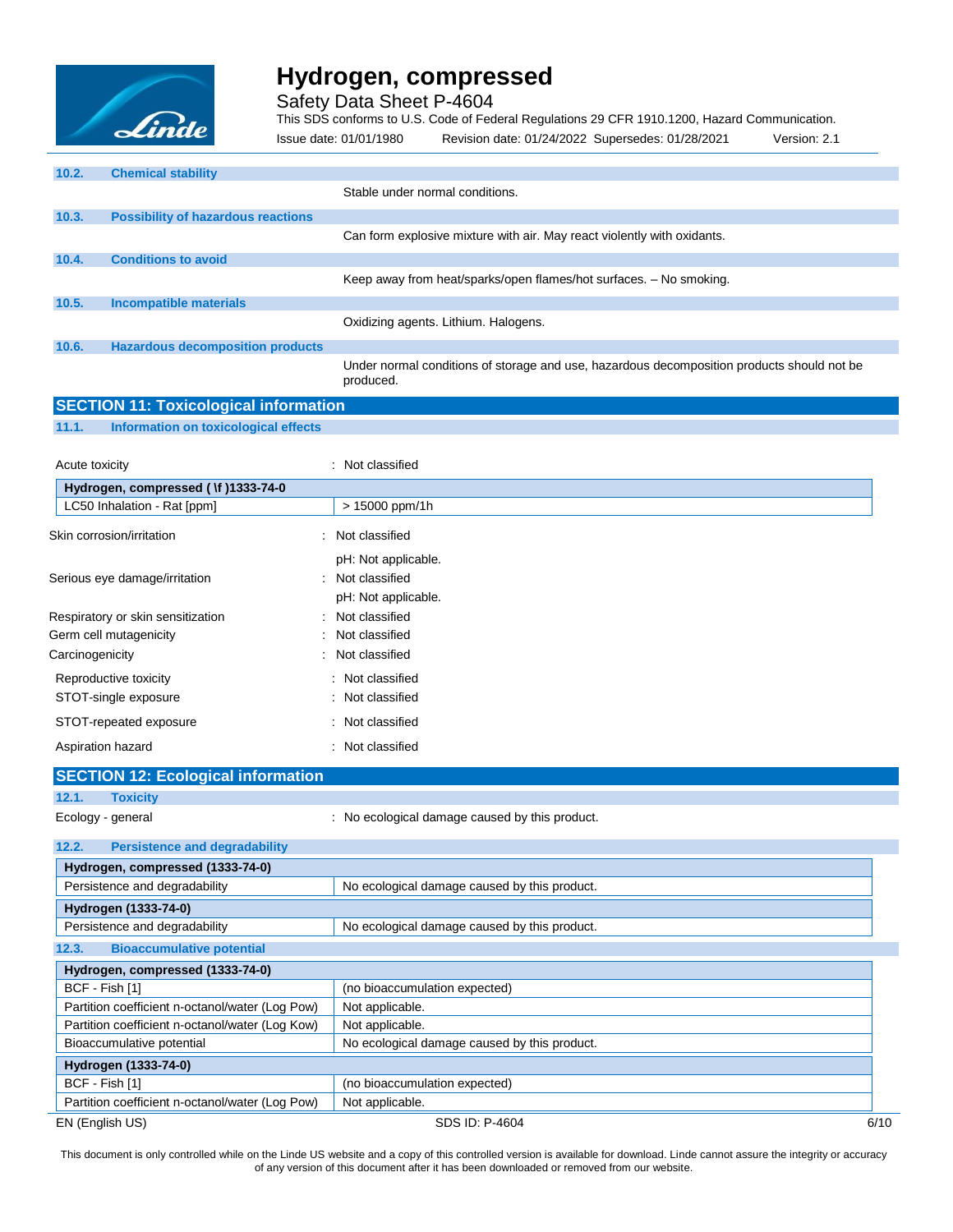

Safety Data Sheet P-4604

This SDS conforms to U.S. Code of Federal Regulations 29 CFR 1910.1200, Hazard Communication.

Issue date: 01/01/1980 Revision date: 01/24/2022 Supersedes: 01/28/2021 Version: 2.1

| Hydrogen (1333-74-0)                            |                                                                                                                                                                                                                                                                                                                                                                                                                                                                                                                                                                                            |
|-------------------------------------------------|--------------------------------------------------------------------------------------------------------------------------------------------------------------------------------------------------------------------------------------------------------------------------------------------------------------------------------------------------------------------------------------------------------------------------------------------------------------------------------------------------------------------------------------------------------------------------------------------|
| Partition coefficient n-octanol/water (Log Kow) | Not applicable.                                                                                                                                                                                                                                                                                                                                                                                                                                                                                                                                                                            |
| Bioaccumulative potential                       | No ecological damage caused by this product.                                                                                                                                                                                                                                                                                                                                                                                                                                                                                                                                               |
| 12.4.<br><b>Mobility in soil</b>                |                                                                                                                                                                                                                                                                                                                                                                                                                                                                                                                                                                                            |
| Hydrogen, compressed (1333-74-0)                |                                                                                                                                                                                                                                                                                                                                                                                                                                                                                                                                                                                            |
| Mobility in soil                                | No data available.                                                                                                                                                                                                                                                                                                                                                                                                                                                                                                                                                                         |
| Ecology - soil                                  | No ecological damage caused by this product.                                                                                                                                                                                                                                                                                                                                                                                                                                                                                                                                               |
| Hydrogen (1333-74-0)                            |                                                                                                                                                                                                                                                                                                                                                                                                                                                                                                                                                                                            |
| Mobility in soil                                | No data available.                                                                                                                                                                                                                                                                                                                                                                                                                                                                                                                                                                         |
| Ecology - soil                                  | No ecological damage caused by this product.                                                                                                                                                                                                                                                                                                                                                                                                                                                                                                                                               |
| 12.5.<br><b>Other adverse effects</b>           |                                                                                                                                                                                                                                                                                                                                                                                                                                                                                                                                                                                            |
| Effect on ozone layer                           | : None.                                                                                                                                                                                                                                                                                                                                                                                                                                                                                                                                                                                    |
| Effect on the global warming                    | : No known effects from this product.                                                                                                                                                                                                                                                                                                                                                                                                                                                                                                                                                      |
| <b>SECTION 13: Disposal considerations</b>      |                                                                                                                                                                                                                                                                                                                                                                                                                                                                                                                                                                                            |
| 13.1.<br><b>Waste treatment methods</b>         |                                                                                                                                                                                                                                                                                                                                                                                                                                                                                                                                                                                            |
| Product/Packaging disposal recommendations      | Dispose of contents/container in accordance with local/regional/national/international<br>regulations. Contact supplier for any special requirements.                                                                                                                                                                                                                                                                                                                                                                                                                                      |
| <b>SECTION 14: Transport information</b>        |                                                                                                                                                                                                                                                                                                                                                                                                                                                                                                                                                                                            |
| In accordance with DOT                          |                                                                                                                                                                                                                                                                                                                                                                                                                                                                                                                                                                                            |
| Transport document description (DOT)            | : UN1049 Hydrogen, compressed, 2.1                                                                                                                                                                                                                                                                                                                                                                                                                                                                                                                                                         |
| UN-No.(DOT)                                     | : UN1049                                                                                                                                                                                                                                                                                                                                                                                                                                                                                                                                                                                   |
| Proper Shipping Name (DOT)                      | : Hydrogen, compressed                                                                                                                                                                                                                                                                                                                                                                                                                                                                                                                                                                     |
| Class (DOT)                                     | : 2.1 - Class 2.1 - Flammable gas 49 CFR 173.115                                                                                                                                                                                                                                                                                                                                                                                                                                                                                                                                           |
| Hazard labels (DOT)                             | : 2.1 - Flammable gas                                                                                                                                                                                                                                                                                                                                                                                                                                                                                                                                                                      |
| DOT Special Provisions (49 CFR 172.102)         | N89 - When steel UN pressure receptacles are used, only those bearing the "H" mark are                                                                                                                                                                                                                                                                                                                                                                                                                                                                                                     |
|                                                 | authorized.                                                                                                                                                                                                                                                                                                                                                                                                                                                                                                                                                                                |
| <b>Additional information</b>                   |                                                                                                                                                                                                                                                                                                                                                                                                                                                                                                                                                                                            |
| Emergency Response Guide (ERG) Number           | : 115 (UN1049)                                                                                                                                                                                                                                                                                                                                                                                                                                                                                                                                                                             |
| Other information                               | : No supplementary information available.                                                                                                                                                                                                                                                                                                                                                                                                                                                                                                                                                  |
| Special transport precautions                   | : Avoid transport on vehicles where the load space is not separated from the driver's<br>compartment. Ensure vehicle driver is aware of the potential hazards of the load and knows<br>what to do in the event of an accident or an emergency. Before transporting product containers:<br>- Ensure there is adequate ventilation. - Ensure that containers are firmly secured. - Ensure<br>cylinder valve is closed and not leaking. - Ensure valve outlet cap nut or plug (where provided)<br>is correctly fitted. - Ensure valve protection device (where provided) is correctly fitted. |
| <b>Transport by sea</b>                         |                                                                                                                                                                                                                                                                                                                                                                                                                                                                                                                                                                                            |
| UN-No. (IMDG)                                   | : 1049                                                                                                                                                                                                                                                                                                                                                                                                                                                                                                                                                                                     |
| Proper Shipping Name (IMDG)                     | : HYDROGEN, COMPRESSED                                                                                                                                                                                                                                                                                                                                                                                                                                                                                                                                                                     |
| Class (IMDG)                                    | $: 2 - \text{Gases}$                                                                                                                                                                                                                                                                                                                                                                                                                                                                                                                                                                       |
| Division (IMDG)                                 | : 2.1 - Flammable gases                                                                                                                                                                                                                                                                                                                                                                                                                                                                                                                                                                    |
| MFAG-No                                         | : 115                                                                                                                                                                                                                                                                                                                                                                                                                                                                                                                                                                                      |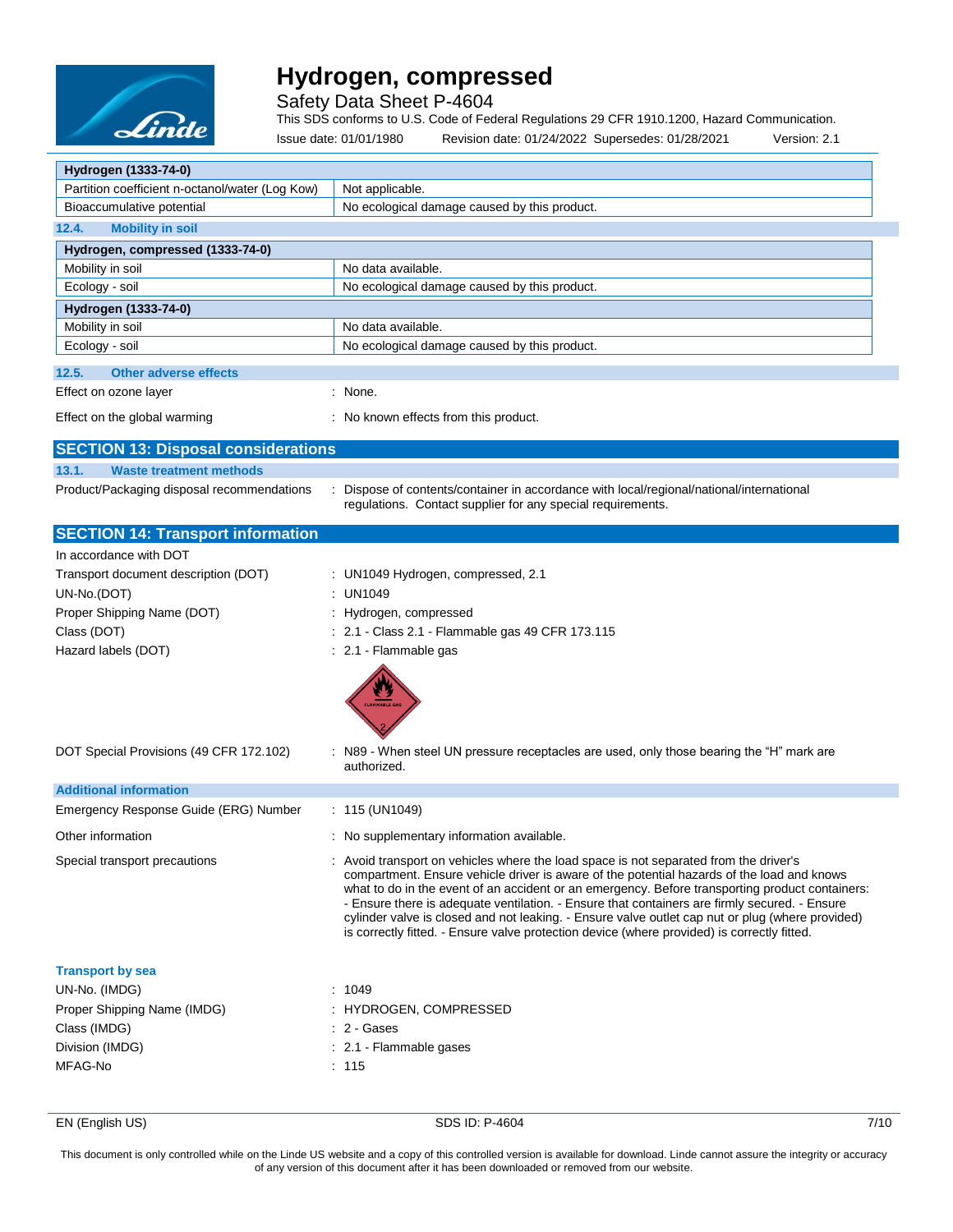

Safety Data Sheet P-4604

This SDS conforms to U.S. Code of Federal Regulations 29 CFR 1910.1200, Hazard Communication.

Issue date: 01/01/1980 Revision date: 01/24/2022 Supersedes: 01/28/2021 Version: 2.1

| <b>Air transport</b>        |
|-----------------------------|
| UN-No. (IATA)               |
| Proper Shipping Name (IATA) |
| Class (IATA)                |
| Civil Aeronautics Law       |

 $: 1049$ : Hydrogen, compressed

: 2 - Gases

: Gases under pressure/Gases flammable under pressure

| <b>SECTION 15: Regulatory information</b> |  |
|-------------------------------------------|--|
|-------------------------------------------|--|

### **15.1. US Federal regulations**

**Hydrogen, compressed (1333-74-0)**

Listed on the United States TSCA (Toxic Substances Control Act) inventory

All components of this product are listed on the Toxic Substances Control Act (TSCA) inventory.

**Hydrogen (1333-74-0)**

Listed on the Canadian DSL (Domestic Substances List)

### **EU-Regulations**

### **Hydrogen, compressed (1333-74-0)**

Listed on the EEC inventory EINECS (European Inventory of Existing Commercial Chemical Substances)

### **15.2.2. National regulations**

**Hydrogen, compressed (1333-74-0)**

Listed introduction on Australian Industrial Chemicals Introduction Scheme (AICIS Inventory)

Listed on IECSC (Inventory of Existing Chemical Substances Produced or Imported in China)

Listed on KECL/KECI (Korean Existing Chemicals Inventory)

Listed on NZIoC (New Zealand Inventory of Chemicals)

Listed on PICCS (Philippines Inventory of Chemicals and Chemical Substances)

Listed on INSQ (Mexican National Inventory of Chemical Substances)

Listed on the TCSI (Taiwan Chemical Substance Inventory)

### **15.3. US State regulations**

| Hydrogen, compressed(1333-74-0)                                        |                                                                                                                                                           |  |  |
|------------------------------------------------------------------------|-----------------------------------------------------------------------------------------------------------------------------------------------------------|--|--|
| U.S. - California - Proposition 65 - Carcinogens List                  | <b>No</b>                                                                                                                                                 |  |  |
| U.S. - California - Proposition 65 - Developmental<br>Toxicity         | <b>No</b>                                                                                                                                                 |  |  |
| U.S. - California - Proposition 65 - Reproductive<br>Toxicity - Female | <b>No</b>                                                                                                                                                 |  |  |
| U.S. - California - Proposition 65 - Reproductive<br>Toxicity - Male   | No                                                                                                                                                        |  |  |
| State or local regulations                                             | U.S. - Massachusetts - Right To Know List<br>U.S. - New Jersey - Right to Know Hazardous Substance List<br>U.S. - Pennsylvania - RTK (Right to Know) List |  |  |

California Proposition 65 - This product does not contain any substances known to the state of California to cause cancer, developmental and/or reproductive harm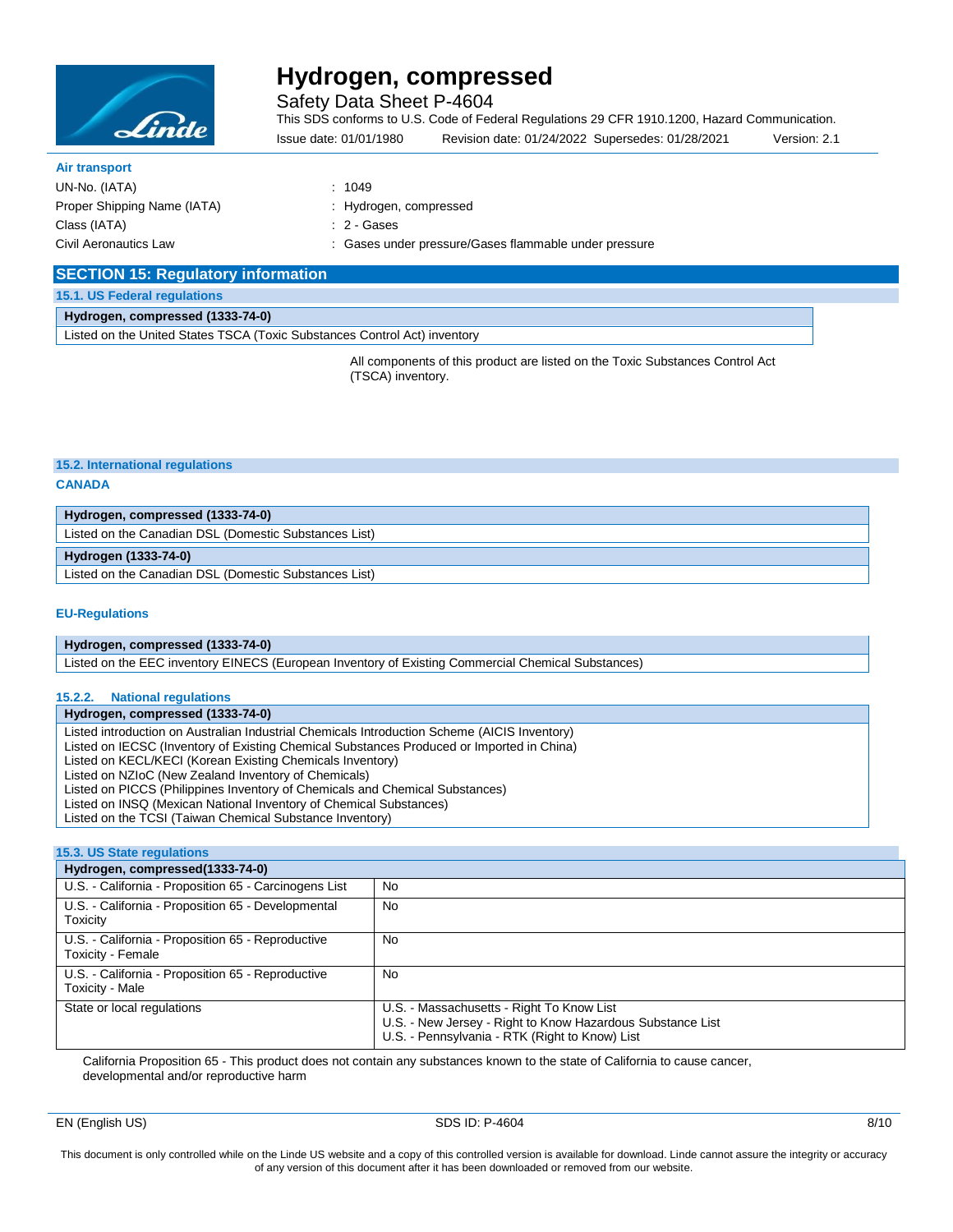

Safety Data Sheet P-4604

This SDS conforms to U.S. Code of Federal Regulations 29 CFR 1910.1200, Hazard Communication.

| Issue date: 01/01/1980 | Revision date: 01/24/2022 Supersedes: 01/28/2021 | Version: 2.1 |
|------------------------|--------------------------------------------------|--------------|

| Hydrogen (1333-74-0)                                       |                        |                                   |                              |                           |  |
|------------------------------------------------------------|------------------------|-----------------------------------|------------------------------|---------------------------|--|
| U.S. - California -                                        | U.S. - California -    | U.S. - California -               | U.S. - California -          | No significant risk level |  |
| Proposition 65 -                                           | Proposition 65 -       | Proposition 65 -                  | Proposition 65 -             | (NSRL)                    |  |
| Carcinogens List                                           | Developmental Toxicity | Reproductive Toxicity -<br>Female | Reproductive Toxicity - Male |                           |  |
|                                                            |                        |                                   |                              |                           |  |
| <b>No</b>                                                  | No                     | No                                | No                           |                           |  |
| Hydrogen (1333-74-0)                                       |                        |                                   |                              |                           |  |
| U.S. - Massachusetts - Right To Know List                  |                        |                                   |                              |                           |  |
| U.S. - New Jersey - Right to Know Hazardous Substance List |                        |                                   |                              |                           |  |
| U.S. - Pennsylvania - RTK (Right to Know) List             |                        |                                   |                              |                           |  |